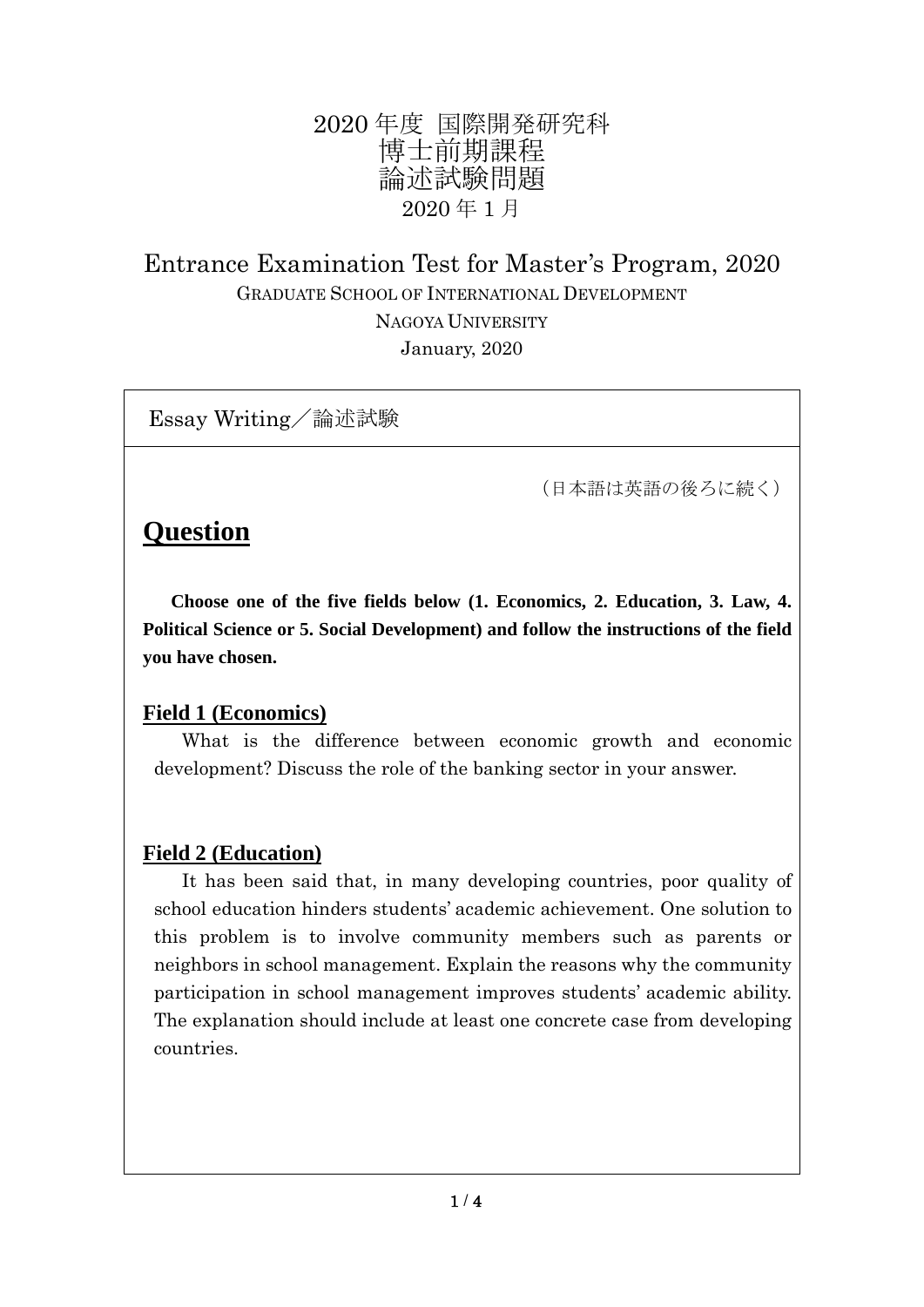## **Field 3 (Law)**

Choose one of the six questions below:

- 3a. Explain legal pluralism.
- 3b. Fundamental human rights are categorized into two groups of rights: civil and political rights, and economic and social rights. Explain the different characteristics of the two groups of rights, and the relationship between them.
- 3c. Discuss any practice of the United Nations deviating from the original intention of the Charter of the United Nations.
- 3d. Discuss whether customary international law is general international law.
- 3e. Explain the background of the current trade war and discuss its possible impact on the future negotiations of Regional Trade and Investment Agreements, including RCEP.
- 3f. Discuss possible legal remedies for human rights violations caused by Multinational Enterprises (MNEs) in investment-recipient countries.

## **Field 4 (Political Science)**

Institutions are increasingly operating in transnational spaces rather than being confined to a national territory. Discuss the possibilities and limits of transnational activity with at least one concrete example of intergovernmental organizations (IGOs), international non-governmental organizations (INGOs), and/or transnational advocacy networks (TANs).

### **Field 5 (Social Development)**

Discuss the relationship between endogenous development and exogenous development in society by using concrete examples.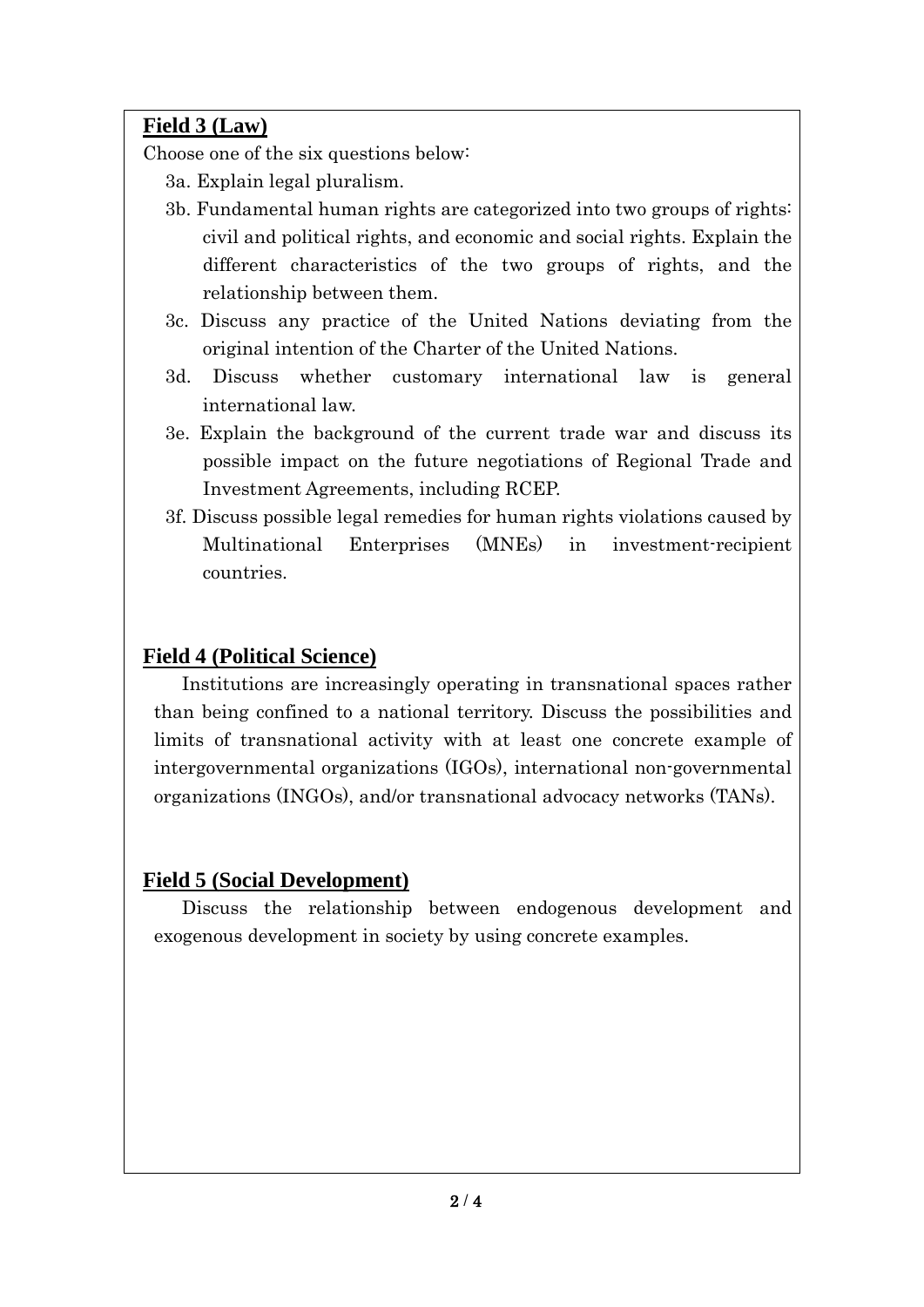# 問題

以下の 5 つの分野 (1.経済、2.教育、3.法学、4.政治、5.社会開発) から 1 つを選び、選択した分野の指示に従って解答しなさい。

#### 分野 1(経済)

--------------------------------

経済成長と経済発展の違いを述べなさい。解答の中で、銀行部門の役割を議 論しなさい。

#### 分野 2(教育)

多くの開発途上国では、質の低い学校教育が生徒の学業達成を妨げている と言われてきた。この問題に対する一つの解決策は親や近隣の人々といった 地域住民を学校運営に参加させることである。学校運営に対する地域住民の 参加が生徒の学力を向上させる理由を説明しなさい。説明には開発途上国に おける具体的な事例に少なくとも一つ言及しなさい。

#### 分野 3(法)

下記の 6 題から 1 つを選択しなさい。

- 3a. 法多元主義(リーガル・プルーラリズム)について説明しなさい。
- 3b. 基本的人権は市民的政治的権利と経済的社会的権利の二つの権利のグ ループに分類される。二つのグループの性質の違い、及びこれらの間の 関係について説明しなさい。
- 3c. 国連憲章起草時の意図とは離れた国連実行を一つ取り上げ論じなさい。
- 3d. 慣習国際法は一般国際法であるか論じなさい。
- 3e. 現在の貿易紛争の背景を説明し、これが今後の地域貿易投資協定 (RCEP を含む。)の交渉に与え得る影響について論じなさい。
- 3f. 投資受入国における、多国籍企業による人権侵害に対し、考えられる法 的救済を論じなさい。